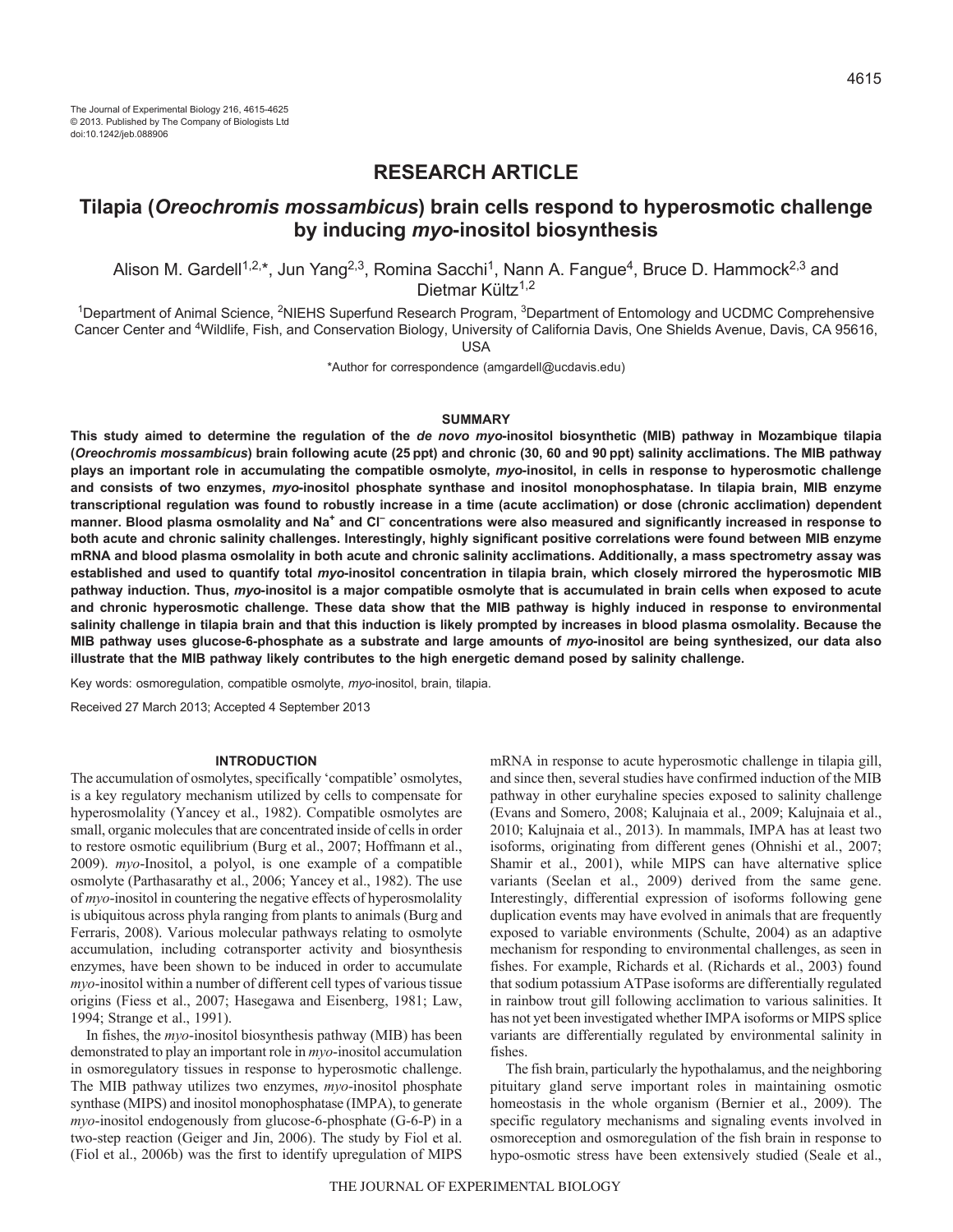# 4616 The Journal of Experimental Biology 216 (24)

2002; Seale et al., 2005; Seale et al., 2012b). For example, in euryhaline teleosts, prolactin has been identified as primary hormone utilized in freshwater acclimation in order to decrease water uptake and allow for the retention of ions (Bernier et al., 2009; Manzon, 2002). In contrast, the molecular mechanisms employed by fish brain cells in response to hyperosmotic challenge still require additional investigation. Although brain cells (primarily neurons and glia) are not directly exposed to changes in environmental salinity, these cells still encounter and respond to hyperosmotic challenge. Mammalian brain cells have evolved to be very sensitive to small changes in extracellular osmolality, which are thought to be perceived through changes in blood plasma osmolality (Davson and Segal, 1996). Interestingly, the organum vasculosum of the lamina terminalis in the mammalian brain is believed to serve as the primary 'osmostat' and provides feedback regulation for the osmoregulatory response (Bourque et al., 2007). The acute osmosensitivity of the mammalian brain is critical because increases in plasma osmolality outside of the normal range  $(\sim 280 - 310 \text{ mOsm kg}^{-1})$  can have damaging consequences for brain function, including interference with the maintenance of cell volume, which is crucial for proper functioning of the central nervous system (Bourque et al., 2007; Strange, 1992).

Teleost fishes have evolved to regulate their blood plasma osmolality around the set point of 300 mOsm  $kg^{-1}$ ; however, rapid changes  $(+100 \text{ mOsm kg}^{-1})$  in plasma osmolality are known to occur after salinity acclimation (Baldisserotto et al., 2007). Interestingly, the baseline plasma osmolality of saltwater-acclimated fish  $(\sim]350 \text{ mOsm kg}^{-1}$ ) is higher than that of freshwater-acclimated fish  $(-310 \text{ mOsm kg}^{-1})$  (Evans and Claiborne, 2006; Seale et al., 2003). Although the brain is additionally protected by the blood–brain barrier (BBB), deviations in plasma osmolality are reflected rapidly through changes in volume of the extracellular fluid surrounding brain cells due to water movement across the BBB (Abbott et al., 2010). This increase in extracellular osmolality induces water flux out of brain cells to the surrounding fluid through the semipermeable cell membrane. To avoid prolonged cell shrinkage, brain cells employ regulatory volume increase by temporarily accumulating inorganic ions (e.g.  $Na<sup>+</sup>$ , Cl<sup>-</sup>) within the cell *via* various membrane transport systems and ion channels (Lang et al., 1998; Wehner et al., 2003). These damaging ions are rapidly (hours to days) replaced by compatible osmolytes, which do not disrupt macromolecular structure and function when accumulated at high concentrations (Burg et al., 2007; Hochachka and Somero, 2002). Volume regulation has been documented as a response of fish cells to osmotic challenge, with more studies focusing on regulatory volume decrease in response to hypo-osmotic challenge (Chara et al., 2011).

Mozambique tilapia [*Oreochromis mossambicus* (Peters 1852)], a euryhaline teleost, is a commonly used species for studying elements of the osmotic stress response. *Oreochromis mossambicus* can tolerate a variety of salinities ranging from 0 to 120 ppt (Stickney, 1986). Many novel physiological and molecular mechanisms have evolved in tilapia in order to promote a high tolerance to saline and hyper-saline conditions, including the rapid induction of osmotic stress transcription factor and ubiquitin ligase (Fiol et al., 2006a; Fiol et al., 2006b; Fiol et al., 2011; Kültz et al., 2007). A previous study by Fiess et al. (Fiess et al., 2007) measured compatible osmolyte accumulation in multiple tissues of tilapia using high-performance liquid chromatography after acclimation to increased environmental salinity and temperature. The authors identified *myo*-inositol as a major osmolyte in tilapia brain and suggested that it may play a central role in responding to these environmental stressors (Fiess et al., 2007). However, the specific biochemical pathway utilized for the observed *myo*-inositol accumulation in tilapia brain in response to hyper-salinity has not yet been investigated. Interestingly, *myo*-inositol has also been demonstrated to be important for dietary health in cultured juvenile tilapia, suggesting that the implications of this compatible osmolyte go beyond osmotic regulation (Shiau and Su, 2005). For example, inositol derivatives are important for the structure of many second messengers and are also involved with multiple cell signaling events (Downes and Macphee, 1990; Michell, 2008).

To gain mechanistic insight into how tilapia brain cells respond to increases in environmental salinity, this study investigated the osmotic regulation of the MIB pathway in brain and its relationship to brain *myo*-inositol levels and key blood chemistry parameters, including plasma osmolality.

## **MATERIALS AND METHODS Animals**

Sub-adult *O. mossambicus* weighing (57.7±3.4 g) were maintained in de-chlorinated freshwater at 25–27°C in 208 l recirculating tanks at the UC Davis Cole B Animal Facility. The room was kept on a 12 h:12 h light:dark photoperiod and fish were fed daily with a commercial trout pellet diet (Nelson's Sterling Silver Cup Fish Feeds, Murray, UT, USA) at  $\sim$ 1% of fish body mass. All animal procedures used in this study were approved by the UC Davis Institutional Animal Care and Use Committee (protocol nos 16604 and 16609).

# **Salinity acclimations** Acute

*Oreochromis mossambicus* were acclimated to 25 ppt with a single increase in salinity from freshwater conditions using Instant Ocean salt mix (Spectrum Brands, Blacksburg, VA, USA). This increment is approximately the maximum salinity tolerated during acute acclimation without showing signs of behavioral stress or mortality (Kammerer et al., 2010; Stickney, 1986). Three 76 l tanks were used to repeat the 25 ppt salinity treatment and two fish from each tank replicate (*N*=6 fish total) were randomly collected after 2, 4, 8, 16 and 24 h. The whole brain was quickly harvested from each fish and snap-frozen in liquid nitrogen.

#### Chronic

*Oreochromis mossambicus* were acclimated to 7.5 ppt day<sup>-1</sup> increases in salinity using Instant Ocean salt mix. This increment of salinity increase was selected because behavioral stress and/or mortality was generally not observed (A.M.G., unpublished observations). Daily salinity changes were made by quickly  $(-10 \text{ min})$  replacing 20% of the water with a hyperosmotic stock solution, and the final salinity was validated using a calibrated YSI Model 85 handheld dissolved oxygen, conductivity, salinity and temperature system (YSI, Yellow Springs, OH, USA). Three 76 l replicate tanks were used to repeat salinity increases, and fish (*N*=6) were sampled randomly after being held for 24 h at each of the three salinity end points (30, 60 and 90 ppt) following a 4, 8 and 12 day step-wise increment in salinity. The whole brain was quickly harvested from each fish and snap-frozen in liquid nitrogen.

#### **Control**

*Oreochromis mossambicus* for each of the three salinity end points were held at constant salinity (0.3 ppt) in three 76 l freshwater tank replicates. Control fish underwent identical water change procedures as described above in order to account for handling stress imposed during the acute and chronic salinity increases. All samples collected from fish (*N*=6 per time point) were kept at −80°C until analysis.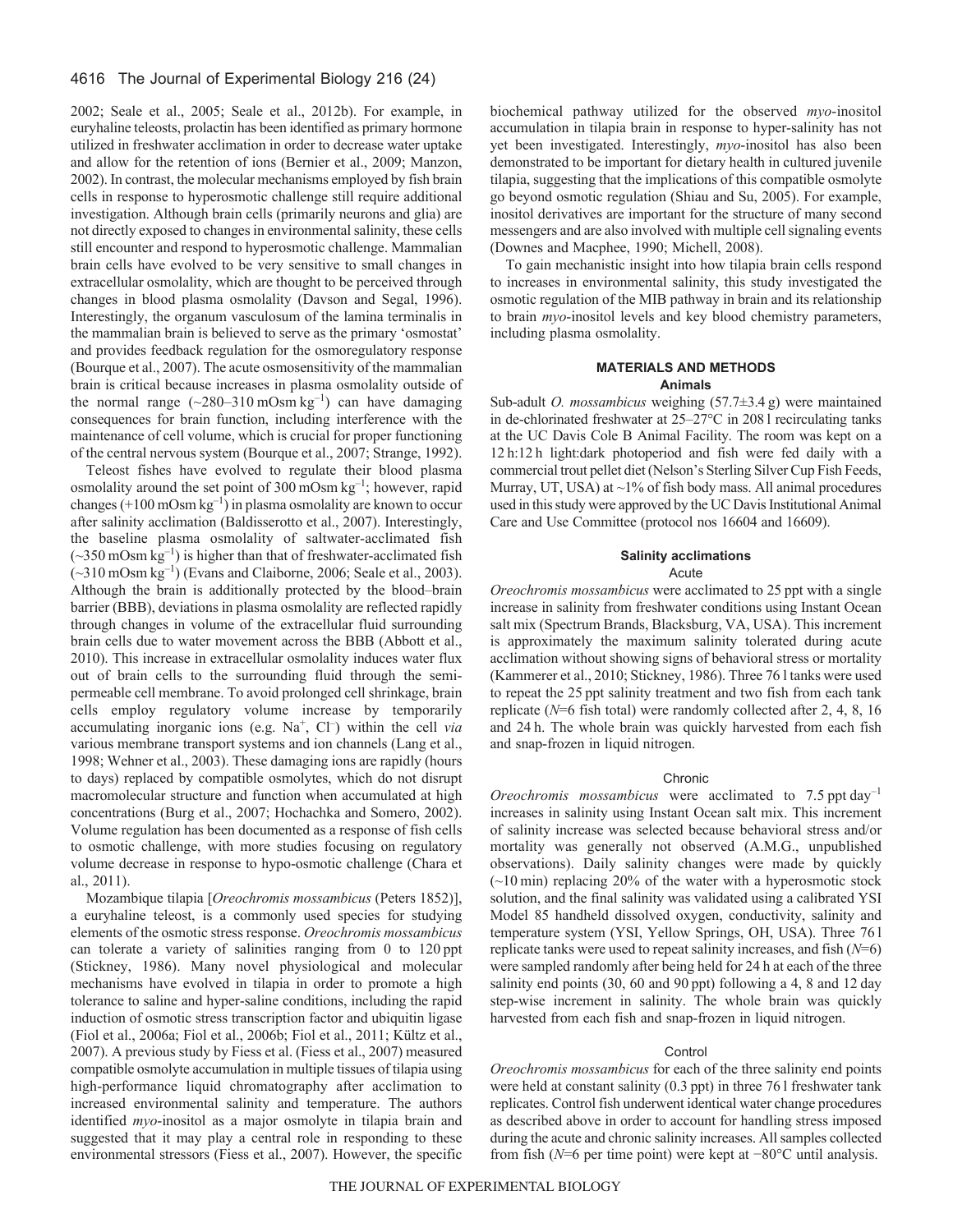# **Blood chemistry analyses**

Fish ( $N=6$  per time point and salinity treatment) were anesthetized using a moderate blow to the head and then blood was collected immediately *via* caudal severance using heparinized capillary tubes. Capillary tubes were kept at 4°C and then centrifuged in a microhematocrit centrifuge (International Equipment Co., Needham, MA, USA) at 5000 *g* for 3 min. Percent hematocrit was measured using a hematocrit reader and plasma was then separated from red blood cells. Plasma was stored at −80°C until analyses.

Plasma osmolality (mOsm kg<sup>-1</sup>) was measured on a vapor pressure osmometer (Wescor Vapro 5520, Logan, UT, USA). Sodium and potassium ion concentrations (mmol  $1^{-1}$ ) were measured on a flame photometer using lithium as the internal standard (Instrumentation Laboratory 343, Bedford, MA, USA). Chloride concentration (mmol  $l^{-1}$ ) was measured using a chloride titrator (Radiometer CMT10, Copenhagen, Denmark). Subsamples of blood plasma were run in technical duplicates and an average of the two values was reported.

# **mRNA expression assay** Reaction conditions

Quantitative real-time PCR (qRT-PCR) was performed in order to measure mRNA levels of MIPS alternative transcripts (MIPS-160, MIPS-250) and IMPA isoforms (IMPA1, IMPA2) as described previously by our laboratory (Fiol et al., 2006b; Sacchi et al., 2013). Briefly, total RNA was extracted from tilapia brain samples from both acute and chronic acclimations using the RNeasy Kit (Qiagen, Hilden, Germany). RNA was then treated with Turbo DNA-free (Life Technologies, Grand Island, NY, USA) in order to remove any residual DNA contamination. Samples were incubated with an inactivation reagent according to the manufacturer's (Life Technologies) instructions in order to inactivate the DNase enzyme. Complementary DNA (cDNA) was then synthesized by reverse transcribing 2 μg total RNA using Superscript III (Life Technologies) using a 1:1 mix of random hexamers and oligo(dT) as primers. Semi-quantitative PCR reactions were set up with tilapia-specific primers using synthesized cDNA as template. PCR amplicons were run on a 2% agarose gel stained with GelRed (Biotium, Hayward, CA, USA) to confirm expected PCR product size for a given gene. In order to optimize qRT-PCR reaction conditions, a standard curve was run for each gene primer pair (Table 1) to determine proper dilutions of cDNA. For IMPA1, different dilutions of control (freshwater) and treated (salinity-exposed) cDNA were run in order to obtain cycle threshold (*C*t) values within an acceptable working range  $(C_f=18-32)$ . Samples were run in duplicate on a 96-well plate using Sybr Green (Life Technologies) as the method of detection. β-actin and 18S rRNA, which do not significantly change in response to hyperosmotic challenge in tilapia brain, were used as reference genes.

# qRT-PCR data analysis

Target *C*<sub>t</sub> values for MIB enzymes were first normalized against the reference genes (β-actin and 18S rRNA) after correcting by efficiency using LinRegPCR software (Ruijter et al., 2009). *C*<sub>t</sub> values were then converted to a fold-change value using the Pfaffl method (Pfaffl, 2001). A dilution factor was applied to calculated fold changes in IMPA1 mRNA in order to account for differences in cDNA dilutions used for control and treated samples. Data presented are normalized against β-actin; however, 18S rRNA produced similar results (data not shown).

## *myo***-Inositol quantitative assay**

This method was established using Kindt et al. (Kindt et al., 2004) as a reference for optimization of extraction and liquid chromatography-tandem mass spectrometry (LC-MS/MS) procedures.

#### Tissue extraction

First, frozen whole brain was quickly weighed and then placed in a 15 ml glass mortar and pestle (Corning, Tewksbury, MA, USA). Tissue mass ( $\sim$ 20-fold dilution, w/v) was homogenized in LC-MS/MS-grade water (Thermo Fisher Scientific, Rockford, IL, USA) spiked with 9.3 ng ml<sup>-1</sup>  $d_6$ -*myo*-inositol at room temperature. The homogenate was then centrifuged at 10,000 *g* at 4°C for 5 min and the liquid interface (excluding cell pellet and lipids) was removed. The interface was centrifuged again at 10,000 *g* for 5 min and homogenate was stored at −80°C until analyses.

To prepare samples for downstream processing, tissue homogenates were first thawed slowly on ice and then samples were centrifuged at 10,000 *g*. The supernatant was transferred to an Ultrafree Durapore PVDF 0.1 μm centrifugal filter (EMD Millipore, Billerica, MA, USA) and centrifuged at 14,167 *g* at 4°C for 15 min. Flow through was then transferred to sterile LC-MS vials (Waters, Milford, MA, USA) that contained 150 μl inserts (Waters).

#### LC-MS/MS method conditions

The concentrations of *myo*-inositol were measured using an Agilent 1200 SL ultra-high performance liquid chromatography system (Agilent Technologies, Santa Clara, CA, USA) coupled with an AB Sciex 4000 QTRAP quadrupole/linear ion trap tandem mass spectrometer (Foster City, CA, USA) equipped with an electrospray source (Turbo V, AB SCIEX, Concord, ON, Canada). The stationary phase was a Luna  $5 \mu m NH_2 150 \times 2.0 \text{ mm}$  column (Phenomenex, Torrance, CA, USA) and the mobile phase was 5 mmol  $l^{-1}$  ammonia acetate in 50% MeOH/water solution. An isocratic method was used with a 0.2 ml min<sup>-1</sup> flow rate with an injection volume of 10  $\mu$ l. The column oven was set at 40°C and the autosampler was kept at 4°C. In order to establish the LC-MS/MS method, the standards of *myo*inositol and  $d_6$ -*myo*-inositol were first infused into the mass spectrometer and MRM transitions and source parameters were optimized for each compound. Source parameters were then re-

| Gene                | Forward (5' to 3')                          | Reverse (5' to 3')                                 | Product size<br>(bp) | Accession<br>number  | cDNA dilution<br>(control; treated) |
|---------------------|---------------------------------------------|----------------------------------------------------|----------------------|----------------------|-------------------------------------|
| <b>MIPS-160</b>     | CAGAGTCGCGCAGACAATGT                        | CGTTGACCCCTGGGATGATA                               | 164 and 251          | DO465381             | 1:9                                 |
| <b>MIPS-250</b>     | GTGCATGATCTTCCAGATGGAGCG                    | AGAAGCGCTCGGTGTTGGCG                               | 110                  | Sacchi et al<br>2013 | 1:9                                 |
| IMPA1               | CGAAACTCTCCTAAGCAAGCCCCC                    | <b>CCAGCTTTCCTAATTTCCGCGCCA</b>                    | 114                  | JO943581             | 1:1:1:9                             |
| IMPA2               | TACCAGAATCCTCTTCTTGGCCACACC                 | ACCAGGACACTGATGCACAGCTA                            | 121                  | XM 003439148         | 1:1                                 |
| β-actin<br>18S rRNA | CCACAGCCGAGAGGGAAAT<br>CGATGCTCTTAGCTGAGTGT | <b>CCCATCTCCTGCTCGAAGT</b><br>ACGACGGTATCTGATCGTCT | 104<br>260           | AB037865<br>AF497908 | 1:9<br>1:729                        |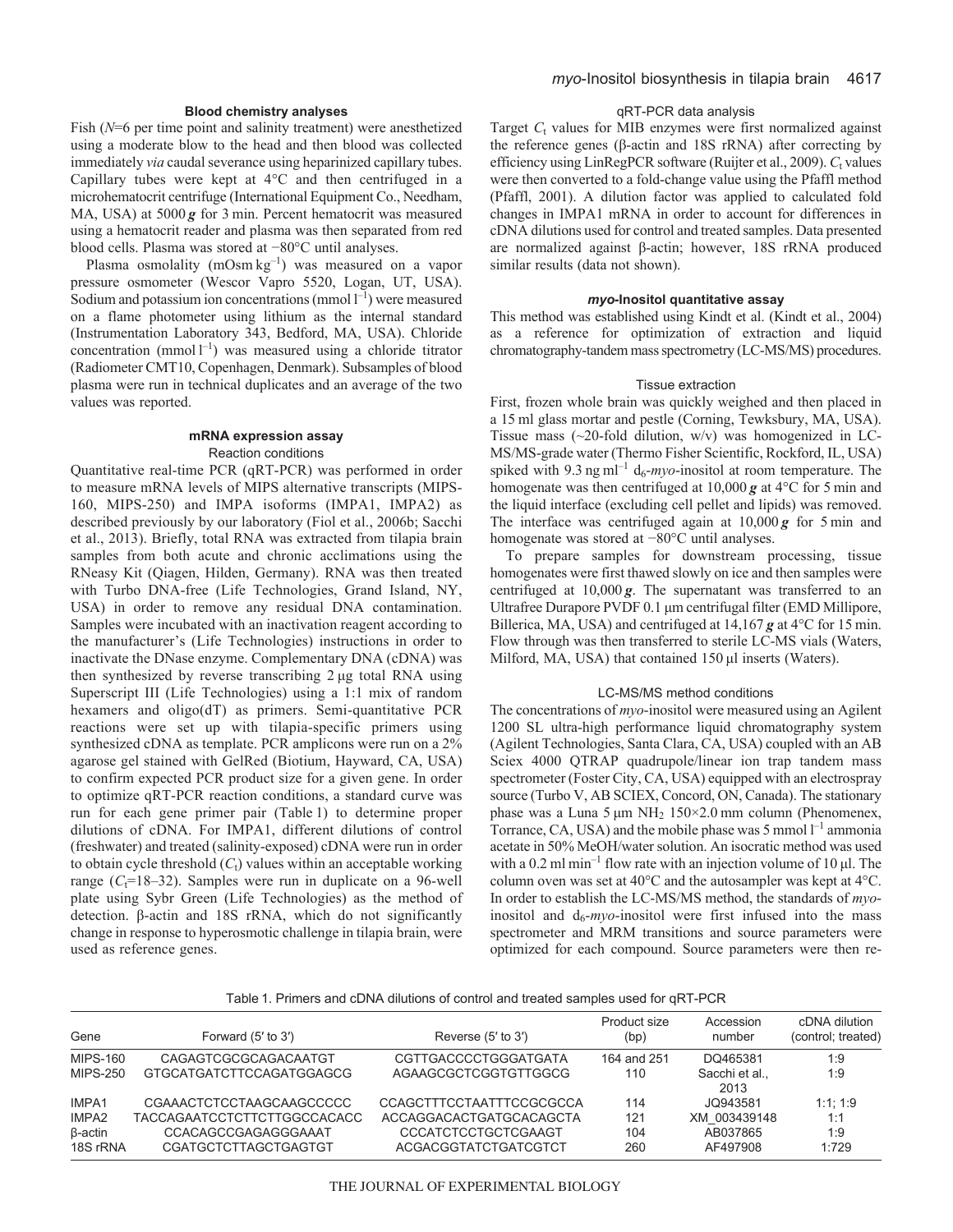# 4618 The Journal of Experimental Biology 216 (24)

Table 2. Mass spectrometer parameter settings for the analyte of interest, *myo*-inositol, and the internal standard (d<sub>6</sub>-myo-inositol) used in the LC-MS/MS quantitative assay

|                                                                   | O1             | Q3           | Collision energy (eV) |
|-------------------------------------------------------------------|----------------|--------------|-----------------------|
| $mv$ o-inositol<br>$d_{\epsilon}$ - <i>myo</i> -inositol          | 178.5<br>185.3 | 86.7<br>88.9 | -24<br>-24            |
| Q1 and Q3 represent the first and third quadrupole, respectively. |                |              |                       |

optimized under flow injection acquisition mode (infusion of analytes into the column eluent flow). The instrument was operated in negative MRM mode for analyzing samples and the final optimized mass spectrometric parameters are given in Table 2.

### LC-MS/MS data analysis

The concentrations were quantified according to the calibration solutions of *myo*-inositol (Sigma-Aldrich, St Louis, MO, USA,  $>99\%$  purity), ranging from 0.1 to 1000 ng ml<sup>-1</sup>, using the Analyst 1.5.2 Software (AB Sciex). The total concentration of *myo*-inositol in each tissue sample was calculated based on the standard curve and converted to mg ml<sup>-1</sup>. A standard curve of  $d_6$ -*myo*-inositol (98% purity; Cambridge Isotope Laboratories, Tewksbury, MA, USA) at concentrations ranging from 0.745 to 93 ng m $l^{-1}$  was run in parallel with samples in order to determine percent recovery of the target analyte.

#### **Statistical analysis**

ANOVA was performed separately on data obtained from the acute and chronic experiments using SPSS (v. 21, IBM, Armonk, NY, USA). Normality and homoscedasticity were tested prior to ANOVA using the Shapiro–Wilk test and Levene's test, respectively. In some cases, data were logarithmically transformed, or occasionally, statistically significant outliers were removed in order to meet the assumption of normality. In order to determine whether there was an effect of sampling time on control fish, a one-way ANOVA with time as a factor was performed for all freshwater samples ('handling controls') for every time point or salinity end point. If nonsignificance was determined (data not shown), all freshwater fish were grouped together in a zero time point. As heteroscedasticity was generally observed in data sets, weighted least squares (WLS) analysis was conducted by grouping samples by the factors of salinity and time (Draper and Smith, 1998; Hartmann et al., 1998; Sadray et al., 2003). A weight for each sample grouping was calculated by taking the inverse of the unstandardized residual variance per assigned group. Subsequently, a one-way WLS ANOVA was performed to compare salinity-treated groups with the combined freshwater control group (0 h), with time or salinity as a factor. *Post hoc* analyses were then conducted using Tukey's multiple comparison test to determine differences between time points (acute acclimation) and salinity end points (chronic acclimation). Correlation analyses were also performed on MIB enzyme mRNA data and plasma osmolality for both chronic and acute data sets. In acute data sets, MIB enzyme mRNA data and plasma osmolality were log-transformed prior to performing the correlation analysis. Statistically significant correlations were identified using Pearson's correlation coefficient; however, because of heteroscedasticity in these data, a non-parametric Spearman correlation analysis was also performed. Slope differences between correlation lines were evaluated using a repeated-measures analysis of covariance, identifying plasma osmolality as the covariate. The significance threshold of *P*<0.05 was set for all statistical tests.

#### **RESULTS**

# Hematocrit, plasma osmolality, Na<sup>+</sup>, Cl<sup>-</sup> and K<sup>+</sup>

Percent hematocrit was significantly higher in treatment fish compared with freshwater controls (0 h) at 2 and 24 h. At 16 h, hematocrit levels in treated fish were lower than those in treated fish at 2 and 24 h (Fig. 1D). Percent hematocrit did not change significantly for the chronic salinity acclimation. Total blood plasma osmolality, Na<sup>+</sup>, and Cl– all showed similar patterns of regulation under acute and chronic acclimations. In the acute acclimation, salinity-treated fish had significantly higher blood plasma osmolality,  $Na^+$  and  $Cl^-$  at 2, 4, 8, 16 and 24 h compared with freshwater controls (0 h). These parameters



Fig. 1. Blood plasma osmolality (A), sodium concentration (B), chloride concentration (C) and percent hematocrit (D) after acute acclimation of *Oreochromis mossambicus* to 25 ppt salinity. Data are means ± s.e.m. (*N*=5–6). Different letters indicate significant differences between groups evaluated by *post hoc* Tukey's honestly significant difference (HSD) test (*P*<0.05) following a weighted least squares (WLS) ANOVA.

THE JOURNAL OF EXPERIMENTAL BIOLOGY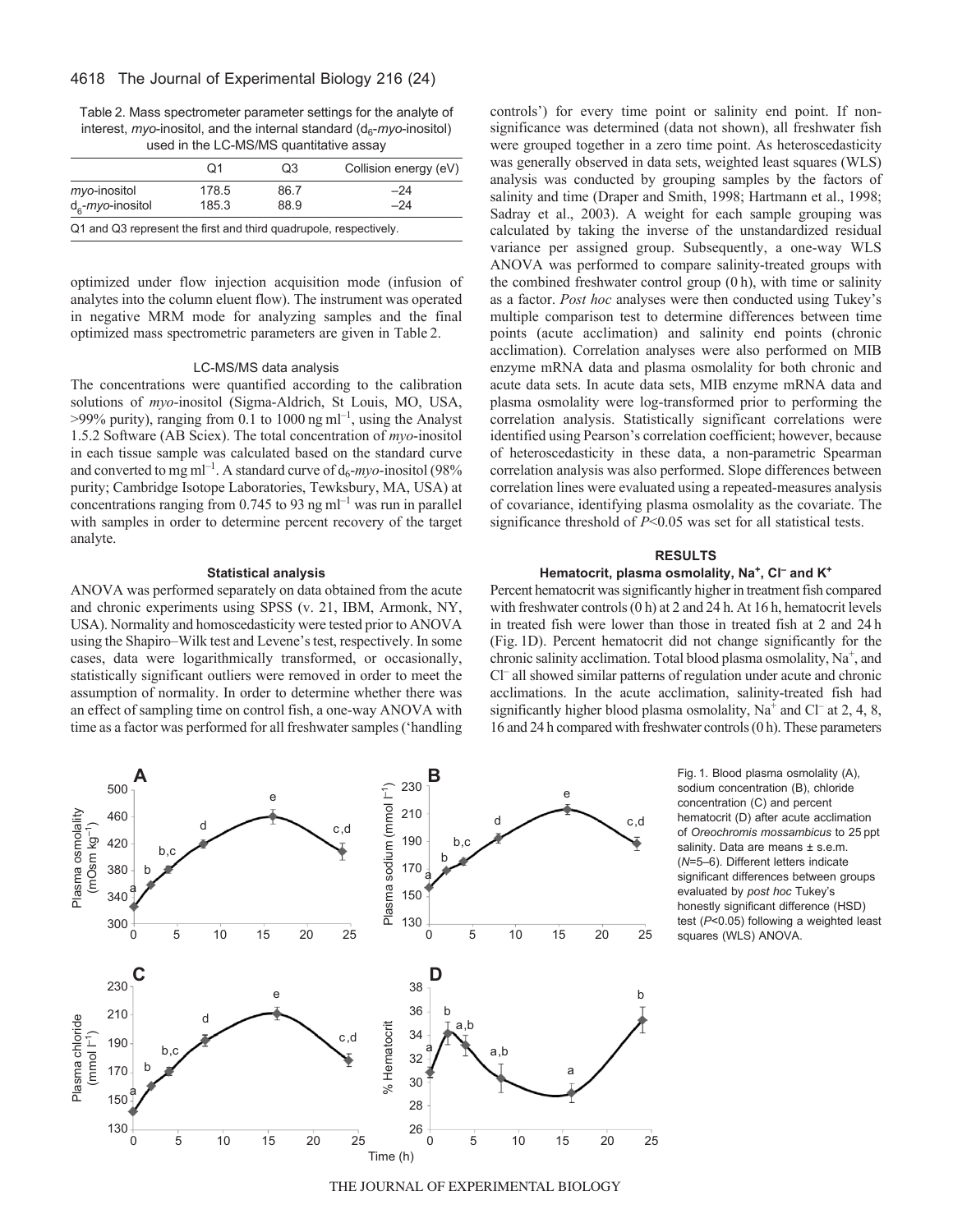

Fig. 2. Blood plasma osmolality (A) sodium concentration (B), chloride concentration (C) and percent hematocrit (D) following chronic acclimation of *O. mossambicus* to 30, 60 and 90 ppt treatments. Data are means ± s.e.m. (*N*=5–6). Different letters indicate significant differences between groups evaluated by *post hoc* Tukey's HSD test (*P*<0.05) following a WLS ANOVA.

all reached peak values ( $\sim$ 460 mOsm kg<sup>-1</sup>,  $\sim$ 215 mmol l<sup>-1</sup> Na<sup>+</sup> and Cl– ) at 16 h post acclimation and gradually tapered off to levels similar to those at 4–8 h by 24 h (Fig. 1A–C). In the chronic acclimation, a typical dose response was observed with regard to total osmolality and the plasma ions. The highest plasma osmolality and  $Na<sup>+</sup>$  and  $Cl$ concentrations ( $\sim$ 475 mOsm kg<sup>-1</sup>,  $\sim$ 215 mmol l<sup>-1</sup> Na<sup>+</sup> and Cl<sup>-</sup>) were observed at 90 ppt (Fig. 2A–C). Plasma  $K^+$  concentration was not found to be significantly different from that of controls in acute and chronic acclimations (data not shown).

# **MIB pathway mRNA expression**

MIPS-160, MIPS-250 and IMPA1 mRNA abundances were significantly higher in acute hyperosmotic treatment groups *versus* the freshwater control at every time point tested (Fig. 3A–C). The MIPS-160 alternative splice variant was generally expressed at a higher level (approximately two times higher) than the MIPS-250 splice variant in the later time points in the acute acclimation (16, 24 h) or higher salinity end points for the chronic acclimation (Fig. 3A,B, Fig. 4A,B). IMPA1 mRNA abundance was much higher than that of IMPA2 in brain under both acute and chronic salinity acclimations (Fig. 3C, Fig. 4C). Under acute acclimation, IMPA1 mRNA peaked (~1500-fold relative to controls, *P*<0.001) at 16 h, which is the same time that MIPS-160 (~100-fold relative to controls, *P*<0.001) showed the highest expression. IMPA1 was expressed at the highest level  $(\sim 780$ -fold relative to controls,  $P<0.001$ ) at the 90 ppt salinity end point for the chronic experiment. The IMPA2 isoform remained relatively stable across treatments, but was significantly higher than controls at 8, 16 and 24 h (acute, Fig. 3D) and 90 ppt (chronic, Fig. 4D).



Fig. 3. MIPS-160 (A), MIPS-250 (B), IMPA1 (C) and IMPA2 (D) mRNA abundances following acute acclimation of *O. mossambicus* to 25 ppt at 0, 2, 4, 8, 16 and 24 h. Data are means ± s.e.m. (*N*=5–6). Different letters indicate significant differences between groups evaluated by *post hoc* Tukey's HSD test (*P*<0.05) following a WLS ANOVA.

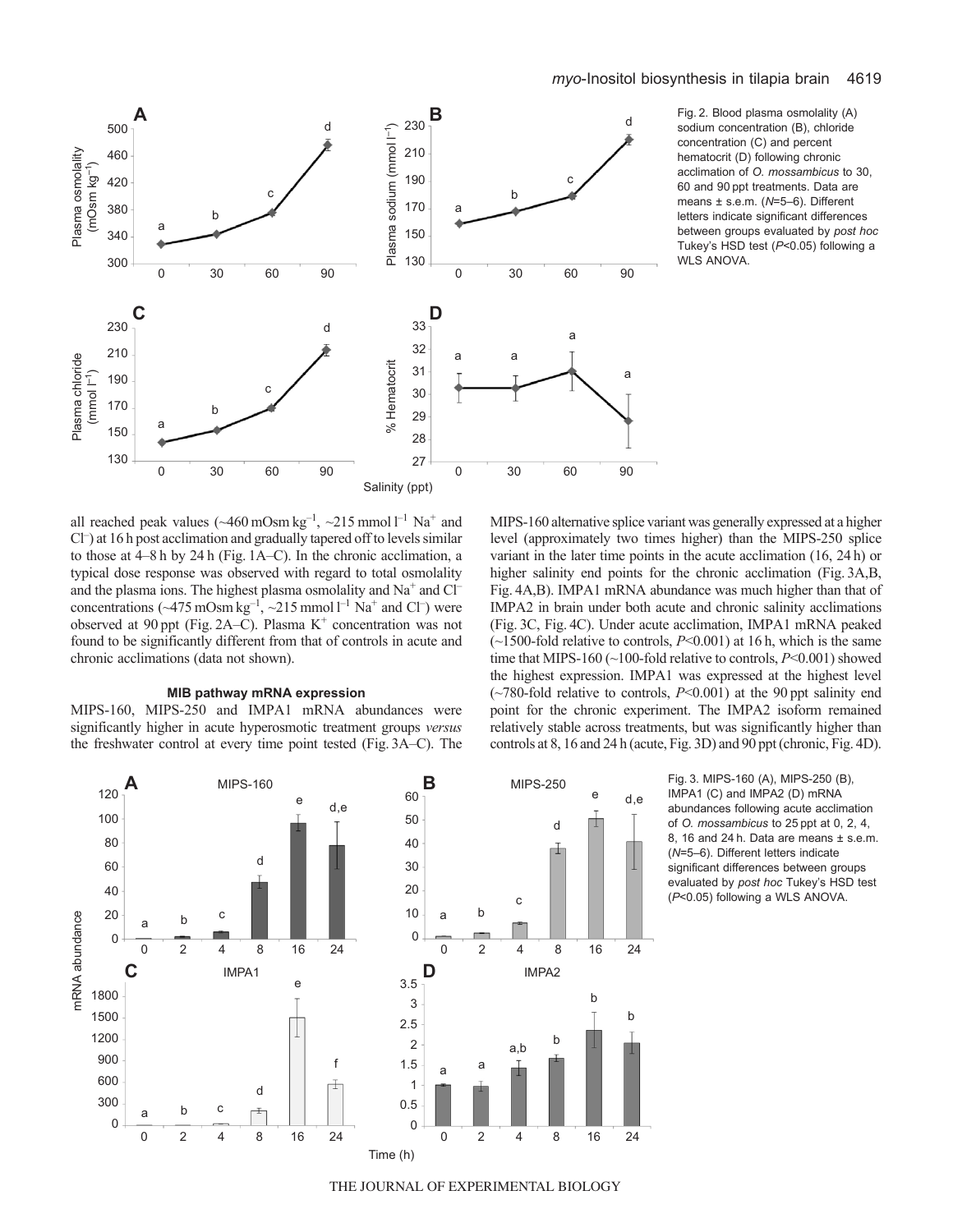

Fig. 4. MIPS-160 (A), MIPS-250 (B), IMPA1 (C) and IMPA2 (D) mRNA abundances following chronic acclimation of *O. mossambicus* to 30, 60 and 90 ppt. Data are means ± s.e.m. (*N*=5–6). Different letters indicate significant differences between groups evaluated by *post hoc* Tukey's HSD test (*P*<0.05) following a WLS ANOVA.

# *myo***-Inositol levels**

Sample recovery was determined to be an average of ~50% across samples as determined with the internal standard  $d_6$ -*myo*-inositol. *myo*-Inositol concentrations were the most significantly increased in later time points (24 h, *P*<0.001) following acute hyperosmotic challenge and trailing the mRNA induction of MIB enzymes (Fig. 5A). *myo*-Inositol concentration was also significantly higher (*P*<0.001) at all salinity end points in the chronic acclimation compared with the freshwater control (Fig. 5B), and was more robustly regulated under chronic acclimation (especially 90 ppt) compared with acute acclimation.

# **Correlation and slope analyses**

MIPS-160, MIPS-250 and IMPA1 mRNA relative abundances (salinity treated/handling controls) were positively correlated (*P*<0.01, Pearson and Spearman) to blood plasma osmolality in both acute and chronic acclimation data sets (Fig. 6). Generally, IMPA mRNA abundance changes showed a stronger correlation to blood plasma osmolality than MIPS splice variant mRNA abundance changes. Significant differences between the slopes of MIPS-160 and MIPS-250 correlation lines were observed under acute (*P*<0.044) and chronic (*P*<0.017) acclimations.



Fig. 5. *myo*-Inositol concentration (mg ml<sup>-1</sup>) in *O. mossambicus* whole-brain homogenate after acute (A) and chronic (B) salinity acclimation detected using LC-MS/MS. Acute acclimation of fish involved a one-step increase to 25 ppt salinity and collection of brain after 4, 8, 16 and 24 h. Fish in the chronic exposure received 7.5 ppt increases in salinity per day, and brain was collected at the final salinities of 30 and 60 ppt following 24 h and at 90 ppt salinity following 24 and 48 h. Data are means ± s.e.m. (*N*=6–7). Different letters indicate significant differences between groups evaluated by *post hoc* Tukey's HSD test (*P*<0.05) following a WLS ANOVA.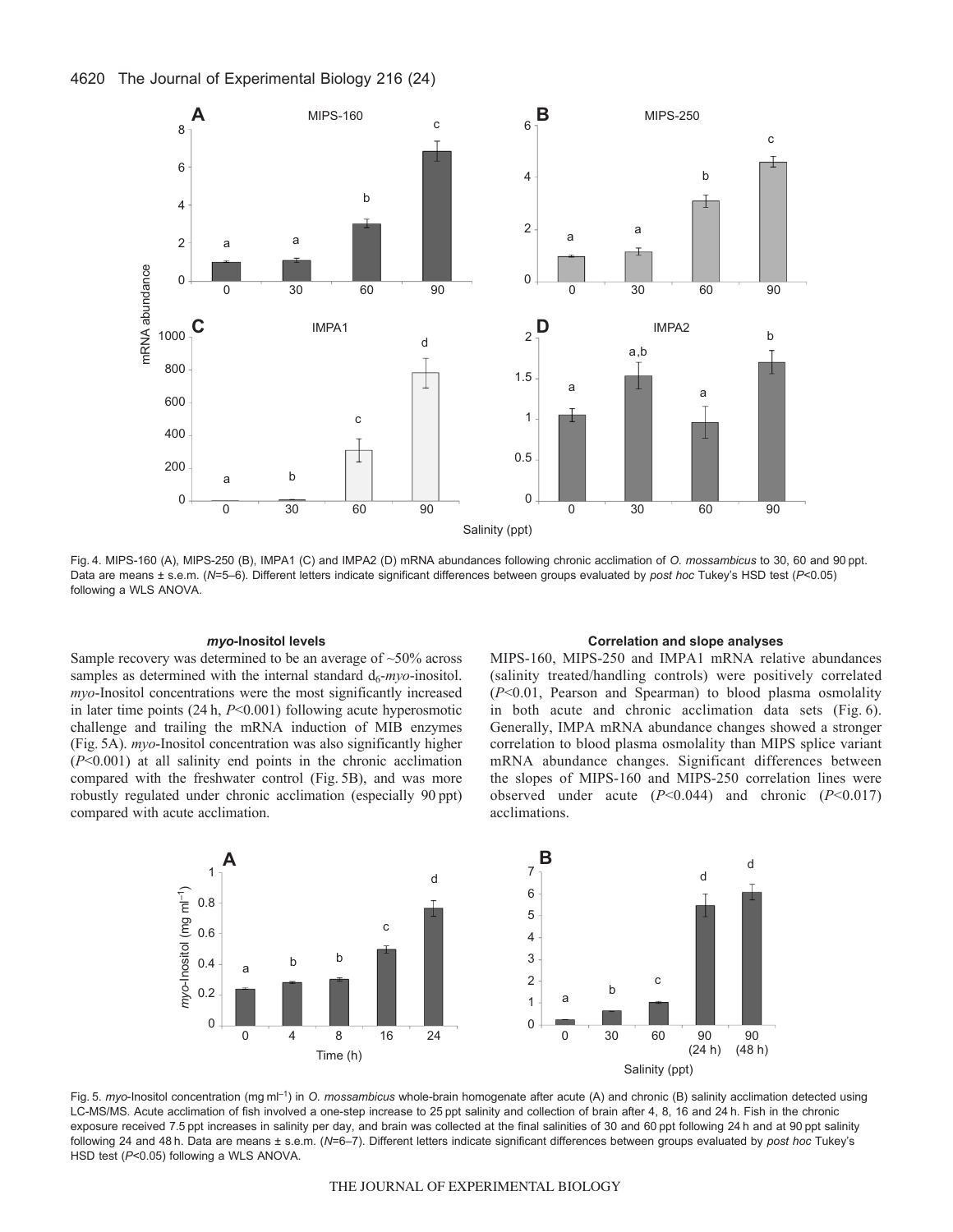

Fig. 6. Correlation analysis of MIPS-160 and MIPS-250 (A,B) or IMPA1 (C,D) mRNA abundance increase *versus* blood plasma osmolality increase performed separately for acute (A,C) and chronic (B,D) salinity acclimations in *O. mossambicus*. Pearson's correlation coefficients are reported (\*\**P*<0.01).

#### **DISCUSSION**

The objective of this study was to gain deeper insight into how tilapia brain cells respond to acute and chronic hyperosmotic challenge. Specifically, we were interested in determining firstly whether the MIB pathway is an important mechanism used by tilapia brain cells to accumulate the compatible osmolyte, *myo*-inositol, and secondly, whether blood plasma osmolality changes precede and brain *myo*inositol levels follow salinity-induced changes in in MIB enzyme mRNA expression.

## **Acute and chronic salinity acclimation alters blood plasma chemistry**

Salinity treatment had a clear effect on blood plasma chemistry. Plasma osmolality was found to be significantly increased under both acute and chronic salinity acclimations. Na<sup>+</sup> and Cl<sup>-</sup> displayed the same overall pattern as plasma osmolality, suggesting that these two ions are key contributors to increased plasma osmolality. Under acute acclimation, ion concentrations and plasma osmolality were both highest at 16 h. Similarly, Hwang et al. (Hwang et al., 1989) also detected peak values in inorganic ions and plasma osmolality before 24 h after acute hyper-salinity acclimation of tilapia. Under chronic acclimation, plasma osmolality,  $Na<sup>+</sup>$  and  $Cl<sup>-</sup>$  were highest at the 90 ppt salinity end point. Surprisingly, we found that plasma osmolality in chronic acclimation was maintained at elevated levels  $(\sim 475 \text{ mOsm kg}^{-1})$  for 24 h without mortality. Sardella et al. (Sardella et al., 2004) reported that Mozambique 'hybrid' tilapia kept at 95 ppt salinity for 5 days following transfer maintained an elevated plasma osmolality of  $\geq$ 450 mOsm kg<sup>-1</sup>, which is indicative of osmoregulatory failure. In contrast, tilapia transferred to 60 ppt salinity were able to return to lower plasma osmolality values following 24 h exposure (Sardella et al., 2004). The present study and others clearly demonstrate that fish are able to tolerate much larger deviations from the plasma osmolality set point than their mammal counterparts (Evans and Claiborne, 2006). In mammalian systems, a blood plasma osmolality of only 15% above the baseline level will not be tolerated without significant damage to the central nervous system (Bourque and Oliet, 1997; Hall and Guyton, 2011; Seale et al., 2012b). In particular, elevated sodium concentration in the plasma above 160 mmol  $l^{-1}$  will cause hypernatremia in humans (Hall and Guyton, 2011).

Blood hematocrit was found to be significantly higher in salinitytreated fish compared with freshwater control fish during acute acclimation at 2 and 24 h time points. This increase has not been previously documented in other work performed in tilapia (Kammerer et al., 2010; Sardella et al., 2004). However, Kammerer et al. (Kammerer et al., 2010) observed significantly increased opercular ventilation at 3 h and a significant increase in respiration at 24 h in tilapia that were acutely exposed to 25 ppt salinity challenge. Increases in respiration rate may signal for increased production of red blood cells for delivery of oxygen to the tissues and could be related to the observed increase in hematocrit in this study. Our acute hematocrit data may also indicate that tilapia could have experienced dehydration in response to the acute salinity challenge, which may have also resulted in decreased plasma volume. Under chronic acclimation, hematocrit is likely to be more stable because fish have had time to adjust to the stressor and have overcome the physiological crisis stage that occurs around 6–12 h in tilapia (Hwang et al., 1989).

# **MIB enzymes in tilapia brain robustly respond to plasma osmolality**

This study has clearly demonstrated that the MIB pathway is a major component of the biochemical response to hyperosmotic challenge in tilapia brain cells. We have shown that the two MIB enzymes, MIPS (MIPS-160 and MIPS-250 alternative splice variants) and IMPA (IMPA1 isoform), are robustly upregulated in tilapia brain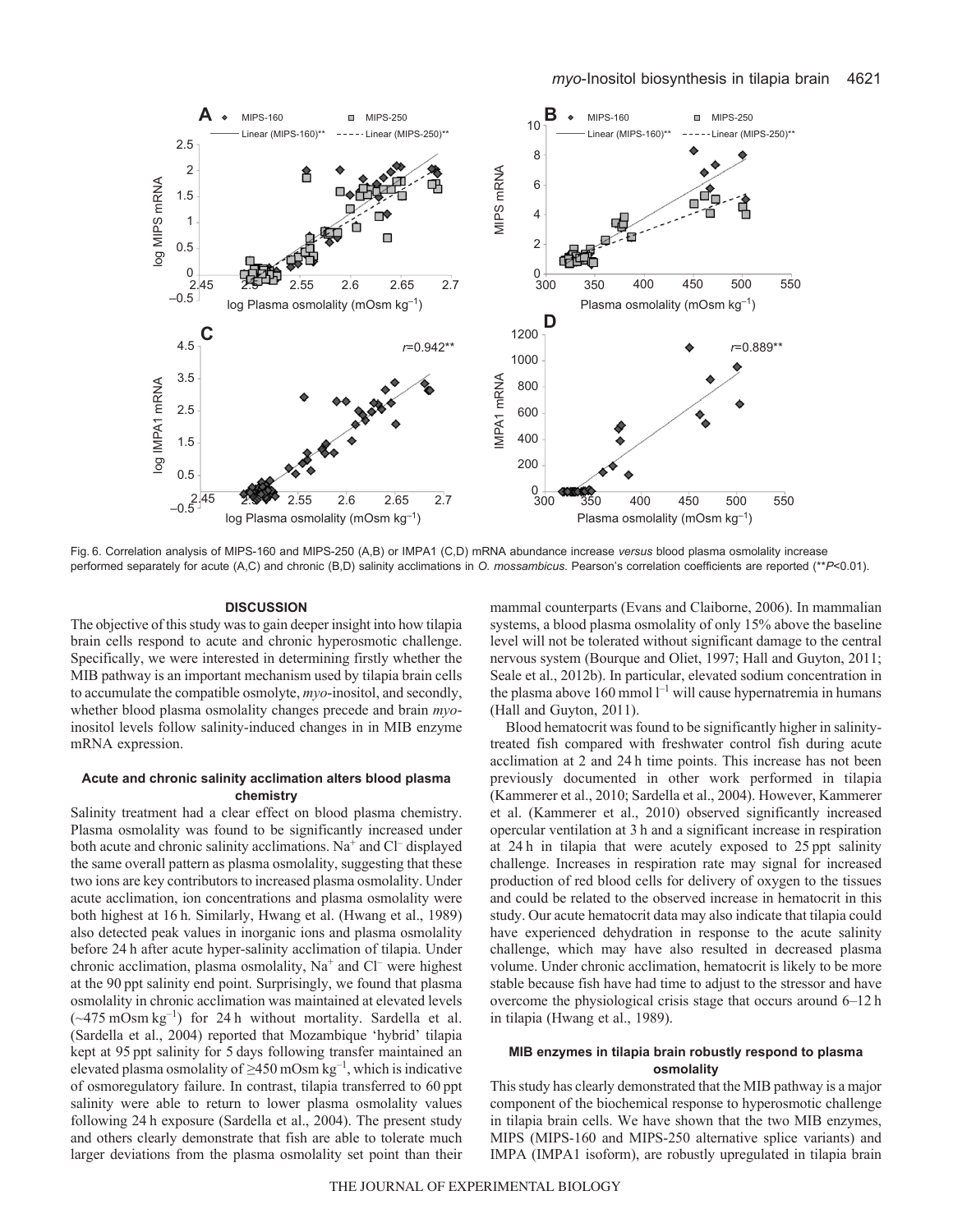at the mRNA level. The mRNA abundance increase of IMPA1 was generally much higher than that of MIPS alternative transcripts. This is surprising given the fact that the synthesis of *myo*-inositol phosphate from G-6-P is the more rate-limiting step of the MIB pathway (Majumder et al., 1997), but does agree with a previous study that compared the regulation of the two enzymes (Sacchi et al., 2013). Significant upregulation or downregulation of IMPA1 mRNA under hyper- and hypo-osmotic challenge, respectively, has been reported in other teleost fishes (Evans and Somero, 2008; Kalujnaia et al., 2010; Whitehead et al., 2012). In leopard sharks, an osmoconforming species, inositol-related proteins have also been reported to be regulated in rectal gland and gill tissues in response to hypo-osmotic challenge (Dowd et al., 2010). Under acute acclimation, MIPS splice variants and IMPA1 displayed peak induction around 16 h, which closely corresponds with the highest inorganic ion concentration ( $Na<sup>+</sup>$  and  $Cl<sup>-</sup>$ ) and plasma osmolality. Similarly, in the chronic state, peak induction of MIB enzymes is at the highest salinity (90 ppt), when inorganic ion  $(Na<sup>+</sup>$  and Cl<sup>-</sup>) concentrations and plasma osmolality were most significantly elevated. This agreement between a key physiological stimulus (plasma osmolality) and MIB mRNA levels suggests that hyperosmotic blood plasma triggers transcriptional induction of MIB enzymes to alleviate the damaging effects of hypertonicity.

The brain is an important tissue for systemic osmoregulation (Bourque, 2008; Seale et al., 2012b; Sinke and Deen, 2011). The significant positive correlations between blood plasma osmolality and MIB mRNA abundance observed in this study strongly suggest a role for hyperosmotic blood plasma in prompting induction of the MIB pathway in tilapia brain. Although ions are tightly regulated across the BBB, water can move more freely, which results in rapid changes in intracranial extracellular osmolality. In fish, deviations in blood plasma osmolality from the  $\sim$ 310–350 mOsm kg<sup>-1</sup> set point are probably detected by osmosensitive neurons and supporting glial cells in the extracellular fluid (Sinke and Deen, 2011). Some other aspects of the neuroendocrine response to osmotic challenge in tilapia, such as prolactin release, have also been reported to be stimulated under changing plasma osmolality (Seale et al., 2006). Interestingly, prolactin cells of freshwater-acclimated tilapia are more sensitive to changes in osmolality than prolactin cells of saltwater-acclimated fish (Seale et al., 2012b; Watanabe et al., 2012). The osmotic sensitivity of tilapia brain cells (neurons and glia) has not yet been investigated in response to changes in extracellular osmolality. It is also still unclear whether plasma osmolality or changes in particular ions trigger induction of MIB enzymes in brain. Some studies in mammals have suggested that osmoreceptor cells in the brain primarily respond to plasma tonicity rather than to total plasma osmolality (Bitoun and Tappaz, 2000; Verbalis and Gullans, 1991; Weber et al., 2004). The reported increase in plasma  $[Na^+]$ and [Cl– ] would lead to hypertonicity and, therefore, support such a scenario.

It is possible that tilapia brain cells indirectly respond to salinity challenge by inducing the MIB pathway in response to a second messenger (e.g. neurotransmitter), which binds to a brain cell membrane receptor. Osmotic homeostasis in fish is maintained by multiple osmosensors that activate neural and hormonal signals that are involved in regulating ion and water transport across osmoregulatory tissues (Kültz, 2012). These signaling events, which precede the induction of the MIB pathway in tilapia brain cells, are yet to be investigated in fish. In mammals, stretch-activated proteins are known to prompt vasopressin release, which then acts on the kidney, driving increased thirst (Bourque et al., 2007). Tonicity response element binding protein has been shown to be responsive

to hyperosmotic challenge (Woo et al., 2002) and may also serve a function in osmosensing signaling cascades in fish (Fiol and Kültz, 2007).

# **Differential regulation of MIPS splice variants by environmental salinity**

In this study we found evidence for differential regulation of MIPS splice variants by environmental salinity. The MIPS-160 variant was more responsive to changes in plasma osmolality than the MIPS-250 variant in brain tissue under both acute and chronic salinity challenges. Similarly, prolactin (PRL) isoforms of tilapia, PRL177 and PRL188, have been found to be differentially responsive to extracellular osmolality (Borski et al., 1992). Additionally, Seale et al. (Seale et al., 2012a) found that transient receptor potential vanilloid 4, a member of the TRP channel family, is differentially regulated by plasma osmolality. These studies clearly indicate that environmental selection pressure has allowed for diversification in the function and use of genetic elements used in osmoregulation and osmoreception in euryhaline tilapia.

Positive selection for various isoforms of IMPA and MIPS may have occurred differentially in various tissues of tilapia. Kalujnaia et al. (Kalujnaia et al., 2013) studied the transcriptional and protein regulation of four IMPA isoforms in response to environmental salinity and found evidence for tissue-specific profiles in two euryhaline species, the European eel and Nile tilapia. In particular, the osmoregulatory tissues (gill, kidney and intestine) showed the most robust regulation of IMPA isoforms (Kalujnaia et al., 2013). It is also possible that differential regulation of isoforms can occur during various stages of fish life history (Ayson et al., 1994). This may be particularly true for anadromous and catadromous fishes that live in very different osmotic environments during juvenile and adult stages, like salmon and eel.

# *myo***-Inositol stably accumulates in tilapia brain cells to offset hyperosmotic challenge**

We have demonstrated that *myo*-inositol content in tilapia brain cells is significantly upregulated under both acute and chronic salinity acclimations as quantified by LC-MS/MS. This salinity-induced effect is confirmed by other hyperosmotic challenge studies on mammalian systems (Heilig et al., 1989; Lien et al., 1990; Lohr et al., 1988) and in fish (Fiess et al., 2007). On a broader level, our *myo*-inositol data agree with the proposed role of osmolytes as molecules that are used for compensating increased extracellular osmolality. Increasing or stable levels of *myo*-inositol in both acute and chronic experiments were observed, suggesting that this metabolite is accumulated and is not biochemically metabolized to produce cellular energy equivalents. A similar observation was made in rat brain exposed to acute and chronic hypernatremia (Lohr et al., 1988). The high stability of *myo*-inositol is quite surprising given that its structure is almost identical to that of glucose, and further research is needed to explain its relatively inert nature.

The teleost fish brain is separated from the systemic circulation by a BBB (Soengas and Aldegunde, 2002). Most of the energy consumed in the brain is used for maintaining ionic gradients that are essential for neural processing (Soengas and Aldegunde, 2002). Hyperosmotic challenge puts severe energetic demands on the organism and glucose is limited as it is needed to sustain essential cellular functions. It has been well documented that blood plasma and tissue (gill and fin) glucose levels become elevated in tilapia following hyperosmotic challenge and that this is likely due to mobilization of glycogen reserves, primarily from the liver (Fiess et al., 2007; Kalujnaia et al., 2013). Chang et al. (Chang et al., 2007)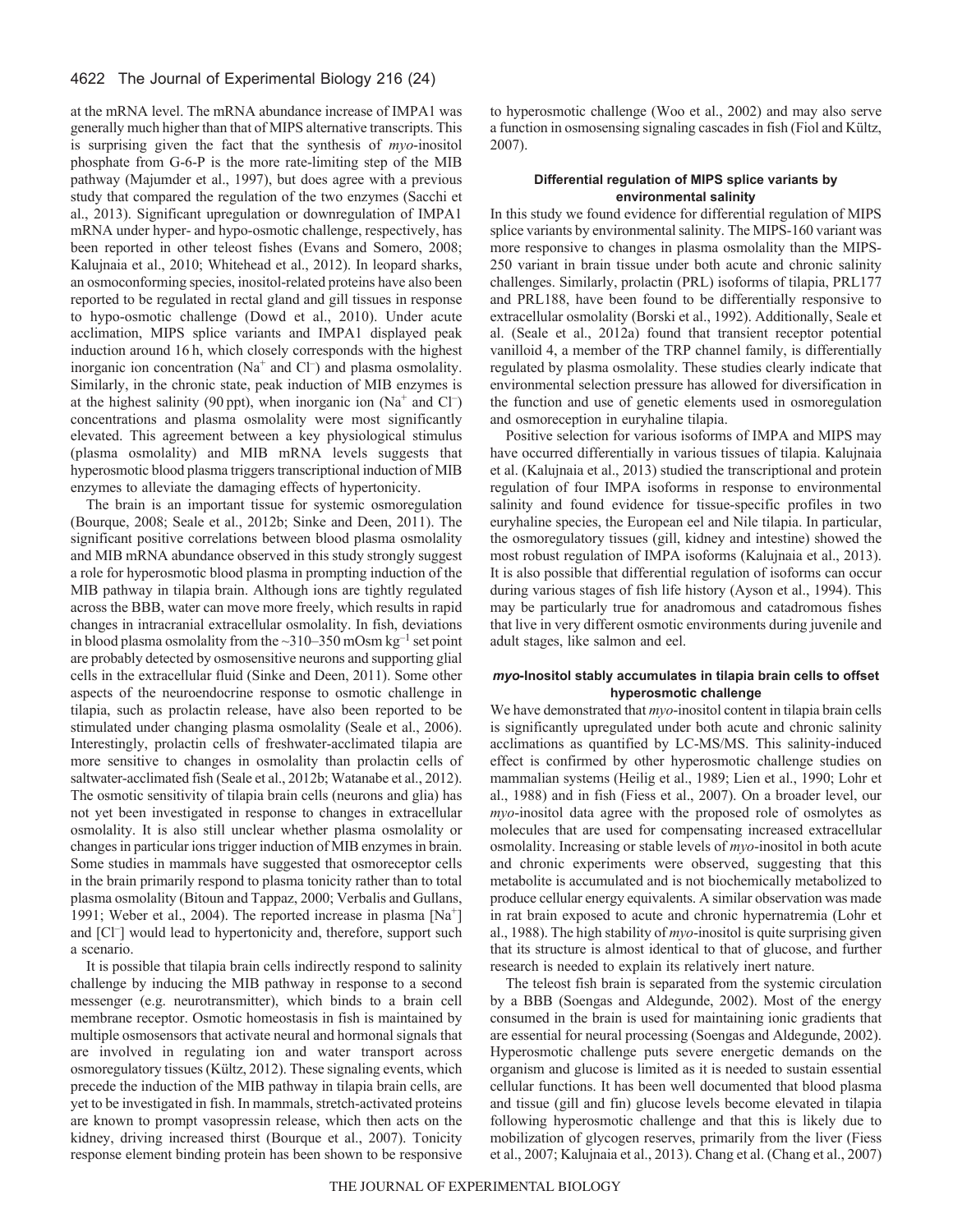found that glycogen content in tilapia gill and liver significantly decreased after acute transfer to saltwater (25 ppt). As mentioned earlier, the MIB pathway uses G-6-P as a substrate for the generation of *myo*-inositol. G-6-P normally enters the glycolytic pathway for aerobic respiration, which is necessary during times of stress. Because cells are heavily relying on intrinsic glucose reserves for supplying the MIB pathway with substrate, glucose must be taken up across the BBB. Under hypoglycemic conditions, glucose transporters are known to increase in the brain (Duelli et al., 1999; Kumagai et al., 1995; McCall et al., 1986). Additionally, glucose transporter activity has also been demonstrated to significantly increase in fish brain following salinity acclimation (Balmaceda-Aguilera et al., 2012). Sangiao-Alvarellos et al. (Sangiao-Alvarellos et al., 2003) found an increased use of exogenous glucose in brain after acclimation of gilthead sea bream to hyper-saline conditions. Our findings strongly suggest that the high demand for *myo*-inositol production in brain cells exposed to hyperosmotic challenge increases the requirements for glucose uptake across the BBB; however, specific glucose analyses would need to be conducted in order to support this hypothesis.

#### **Selective permeability of teleost BBB favors MIB pathway**

The BBB serves to provide a microenvironment for the brain while maintaining brain homeostasis and protection from toxic agents (Cserr and Bundgaard, 1984). The endothelial cells of the BBB form tight junctions that act as a seal to protect the brain (Abbott et al., 2010). The accumulation of *myo*-inositol in brain cells can occur through multiple mechanisms including both endogenous and exogenous biochemical pathways. Brain cells can endogenously produce *myo*-inositol *via* the MIB pathway or membrane phospholipid (phosphatidylinositol) recycling in the cell, or alternatively, exogenous *myo*-inositol can be brought into the cell through various plasma membrane cotransporters, such as sodium/*myo*-inositol cotransporter (SMIT) and hydrogen/*myo*inositol transporter (HMIT) (Bitoun and Tappaz, 2000). Even though *myo*-inositol levels are much lower in the blood than in brain cells (Davson and Segal, 1996), mammalian cells have the ability to increase intracellular concentrations of *myo*-inositol from exogenous sources at high enough levels to counter damage from hyperosmotic stress (Handler and Kwon, 1993).

Our current data favor the MIB pathway over other *myo*-inositol accumulation pathways in teleost fish brain in response to hyperosmotic challenge. Previous studies have indicated that the MIB pathway is particularly important for those tissues that possess a blood barrier, like the testis and brain (Stein and Geiger, 2002). Moreover, no known reported literature has cited exogenous pathways as highly inducible under salinity challenge in the brain of fishes. In contrast, several studies on mammalian systems highlight the exogenous cotransporter pathways as a primary mechanism for intracellular *myo*-inositol accumulation (Fenili et al., 2011; Ibsen and Strange, 1996; Inoue et al., 1996) in the brain. It is possible that mammalian systems have diverged in their preferred mechanism for *myo*-inositol accumulation in the cell. Future studies should quantify the relative contribution of MIB pathways *versus* cotransporter activity to overall *myo*-inositol accumulation in tilapia brain in order to determine the relative contribution of each pathway. These studies could be performed by systematic inhibition of the various MIB enzymes or cotransporters using pharmacological agents. In mammalian systems, SMIT and other pathways have been localized in the brain of mammalian systems, demonstrating specialization in various areas of the brain (Ibsen and Strange, 1996; Inoue et al., 1996), and may also reflect differences in permeability

of the capillaries. This may also be the case for MIB enzyme activity, and future studies should localize the specific region(s) of tilapia brain that contribute to the observed high MIB induction.

The permeability of molecules across the BBB in fish has yet to be investigated. It is possible that the MIB pathway may be favored over the use of cotransporters in the brain because of lower BBB permeability towards *myo*-inositol relative to glucose (Pasquali et al., 2010). Interestingly, in mammals, an increase in general permeability of the BBB can be induced by hyperosmotic challenge (Lu et al., 2004; Mackie et al., 1986; Wilhelm et al., 2008). The likely mechanism for this effect is temporary cell shrinkage, which creates openings in the tight junctions between brain capillary endothelial cells (Davson and Segal, 1996). This effect has been applied in human patients with central nervous system disorders by simultaneous administration of hyperosmotic challenge (e.g. mannitol, urea) with drugs to increase BBB permeability and improve drug delivery to the brain (Dorovini-Zis et al., 1987). Increased uptake of glucose across the BBB to supply the MIB pathway and meet energetic demands is likely mediated by activation of specific glucose transporters *versus* a result of non-specific increases in BBB permeability. In future studies, sampling of cerebrospinal fluid for osmolality and ion measurements as well as determination of glucose transporter activity in the BBB could serve to elucidate the roles of BBB permeability changes and glucose transport for supplying the large amount of substrate required by the MIB pathway during hyperosmotic challenge in euryhaline fish.

In summary, this study has clearly demonstrated that both enzymes of the MIB pathway are highly induced, which leads to extensive accumulation of *myo*-inositol in tilapia brain in response to acute and chronic salinity challenge. Based on its rapid and high level of accumulation, *myo*-inositol appears to be a major compatible osmolyte that protects tilapia brain cells from hyperosmotic challenge. MIB pathway induction and *myo*-inositol accumulation are both preceded and presumably triggered by an increase in plasma osmolality and plasma inorganic ion concentration. In particular, the role of plasma  $Na<sup>+</sup>$  and  $Cl<sup>-</sup>$  concentrations for regulating compatible osmolyte levels in brain cells of euryhaline fish merits further attention and represents a promising avenue for future research.

#### **ACKNOWLEDGEMENTS**

The authors are grateful to Dr Robert Kaufman for providing training and technical assistance on blood chemistry equipment. Dr Neil Willits is also thanked for providing statistical consultation and useful advice on data analyses.

#### **AUTHOR CONTRIBUTIONS**

A.M.G. designed and performed the experiments, analyzed and interpreted the data, and wrote the article. J.Y. and R.S. participated in research activities (LC-MS/MS and qRT-PCR, respectively), data interpretation and manuscript editing. N.A.F., B.D.H. and D.K. were involved in experimental design, data interpretation and manuscript editing.

# **COMPETING INTERESTS**

No competing interests declared.

#### **FUNDING**

Funding for this study was primarily provided by NSF Grant IOS-1049780 (to D.K.) and NIEHS Superfund Research Grant P42 ES004699 (to B.D.H. and D.K.). This research was partially supported by NIH and the National Institute of Diabetes and Digestive and Kidney Diseases (NIDDK) Grant U24 DK097154 (to B.D.H.) and through the West Coast Central Comprehensive Metabolomics Resource Core Grant WC3MRC (to B.D.H.). Additional support was provided by NIEHS/UC Davis Superfund for a Pre-doctoral Training Fellowship, a NIEHS/UC Davis Superfund Enrichment Activity Award and a UC Davis Jastro-Shields Research Fellowship (all to A.M.G.). This content is solely the responsibility of the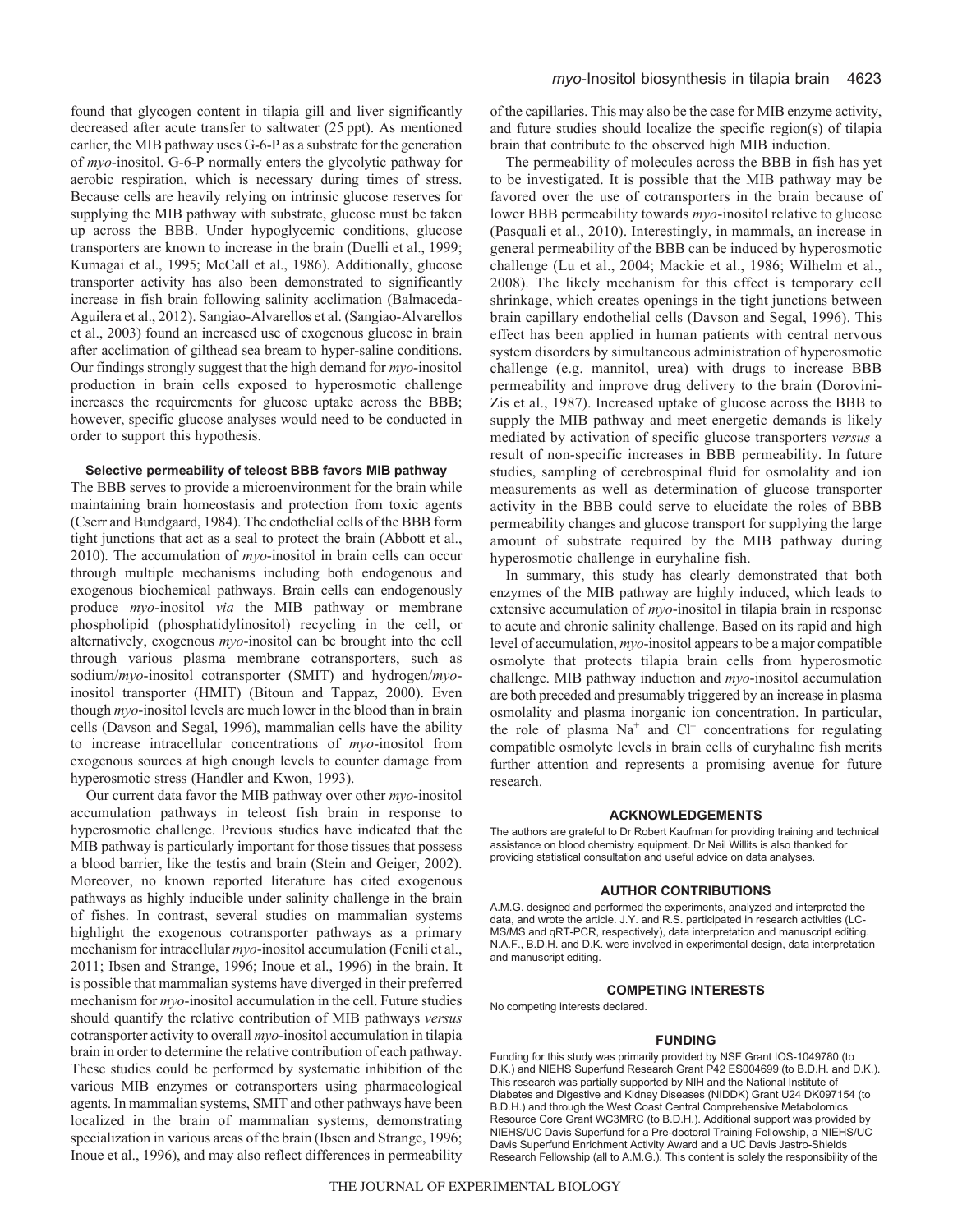authors and does not necessarily represent the official views of the National Science Foundation (NSF) or the National Institutes of Health (NIH). Deposited in PMC for release after 12 months.

#### **REFERENCES**

- **Abbott, N. J., Patabendige, A. A. K., Dolman, D. E. M., Yusof, S. R. and Begley, D. J.** (2010). Structure and function of the blood–brain barrier. *Neurobiol. Dis.* **37**, 13- 25.
- **Ayson, F. G., Kaneko, T., Hasegawa, S. and Hirano, T.** (1994). Differential expression of two prolactin and growth hormone genes during early development of tilapia (*Oreochromis mossambicus*) in fresh water and seawater: implications for possible involvement in osmoregulation during early life stages. *Gen. Comp. Endocrinol.* **95**, 143-152.
- **Baldisserotto, B., Mancera Romero, J. M. and Kapoor, B. G.** (2007). *Fish Osmoregulation*. Enfield, NH: Science Publishers.
- **Balmaceda-Aguilera, C., Martos-Sitcha, J. A., Mancera, J. M. and Martínez-Rodríguez, G.** (2012). Cloning and expression pattern of facilitative glucose transporter 1 (GLUT1) in gilthead sea bream *Sparus aurata* in response to salinity acclimation. *Comp. Biochem. Physiol.* **163A**, 38-46.
- **Bernier, N. J., Van Der Kraak, G., Farrell, A. P. and Brauner, C. J.** (2009). *Fish Neuroendocrinology*. London: Academic Press.
- **Bitoun, M. and Tappaz, M.** (2000). Gene expression of taurine transporter and taurine biosynthetic enzymes in brain of rats with acute or chronic hyperosmotic plasma. A comparative study with gene expression of *myo*-inositol transporter, betaine transporter and sorbitol biosynthetic enzyme. *Brain Res. Mol. Brain Res.* **77**, 10-18.
- **Borski, R. J., Hansen, M. U., Nishioka, R. S. and Grau, E. G.** (1992). Differential processing of the two prolactins of the tilapia (*Oreochromis mossambicus*) in relation to environmental salinity. *J. Exp. Zool.* **264**, 46-54.
- **Bourque, C. W.** (2008). Central mechanisms of osmosensation and systemic osmoregulation. *Nat. Rev. Neurosci.* **9**, 519-531.
- **Bourque, C. W. and Oliet, S. H.** (1997). Osmoreceptors in the central nervous system. *Annu. Rev. Physiol.* **59**, 601-619.
- **Bourque, C. W., Ciura, S., Trudel, E., Stachniak, T. J. and Sharif-Naeini, R.** (2007). Neurophysiological characterization of mammalian osmosensitive neurones. *Exp. Physiol.* **92**, 499-505.
- **Burg, M. B. and Ferraris, J. D.** (2008). Intracellular organic osmolytes: function and regulation. *J. Biol. Chem.* **283**, 7309-7313.
- **Burg, M. B., Ferraris, J. D. and Dmitrieva, N. I.** (2007). Cellular response to hyperosmotic stresses. *Physiol. Rev.* **87**, 1441-1474. **Chang, J. C., Wu, S. M., Tseng, Y. C., Lee, Y. C., Baba, O. and Hwang, P. P.**
- (2007). Regulation of glycogen metabolism in gills and liver of the euryhaline tilapia (*Oreochromis mossambicus*) during acclimation to seawater. *J. Exp. Biol.* **210**, 3494- 3504.
- **Chara, O., Espelt, M. V., Krumschnabel, G. and Schwarzbaum, P. J.** (2011). Regulatory volume decrease and P receptor signaling in fish cells: mechanisms, physiology and modeling approaches. *J. Exp. Zool. A* **315**, 175-202.
- **Cserr, H. F. and Bundgaard, M.** (1984). Blood–brain interfaces in vertebrates: a comparative approach. *Am. J. Physiol.* **246**, R277-R288.
- **Davson, H. and Segal, M. B.** (1996). *Physiology of the CSF and Blood–Brain Barriers*. Boca Raton, FL: CRC Press.
- **Dorovini-Zis, K., Bowman, P. D., Betz, A. L. and Goldstein, G. W.** (1987). Hyperosmotic urea reversibly opens the tight junctions between brain capillary endothelial cells in cell culture. *J. Neuropathol. Exp. Neurol.* **46**, 130-140.
- **Dowd, W. W., Harris, B. N., Cech, J. J., Jr and Kültz, D.** (2010). Proteomic and physiological responses of leopard sharks (*Triakis semifasciata*) to salinity change. *J. Exp. Biol.* **213**, 210-224.
- **Downes, C. P. and Macphee, C. H.** (1990). *myo*-Inositol metabolites as cellular signals. *Eur. J. Biochem.* **193**, 1-18.
- **Draper, N. R. and Smith, H.** (1998). *Applied Regression Analysis*, 3rd edn. Wiley.
- **Duelli, R., Staudt, R., Duembgen, L. and Kuschinsky, W.** (1999). Increase in glucose transporter densities of Glut3 and decrease of glucose utilization in rat brain after one week of hypoglycemia. *Brain Res.* **831**, 254-262.
- **Evans, D. H. and Claiborne, J. B.** (2006). *The Physiology of Fishes*. Boca Raton, FL: CRC Press.
- **Evans, T. G. and Somero, G. N.** (2008). A microarray-based transcriptomic timecourse of hyper- and hypo-osmotic stress signaling events in the euryhaline fish *Gillichthys mirabilis*: osmosensors to effectors. *J. Exp. Biol.* **211**, 3636-3649.
- **Fenili, D., Weng, Y.-Q., Aubert, I., Nitz, M. and McLaurin, J.** (2011). Sodium/*myo*inositol transporters: substrate transport requirements and regional brain expression in the TgCRND8 mouse model of amyloid pathology. *PLoS ONE* **6**, e24032.
- **Fiess, J. C., Kunkel-Patterson, A., Mathias, L., Riley, L. G., Yancey, P. H., Hirano, T. and Grau, E. G.** (2007). Effects of environmental salinity and temperature on osmoregulatory ability, organic osmolytes, and plasma hormone profiles in the Mozambique tilapia (*Oreochromis mossambicus*). *Comp. Biochem. Physiol.* **146A**, 252-264.
- **Fiol, D. F. and Kültz, D.** (2007). Osmotic stress sensing and signaling in fishes. *FEBS J.* **274**, 5790-5798.
- **Fiol, D. F., Chan, S. Y. and Kültz, D.** (2006a). Regulation of osmotic stress transcription factor 1 (Ostf1) in tilapia (*Oreochromis mossambicus*) gill epithelium during salinity stress. *J. Exp. Biol.* **209**, 3257-3265.
- **Fiol, D. F., Chan, S. Y. and Kültz, D.** (2006b). Identification and pathway analysis of immediate hyperosmotic stress responsive molecular mechanisms in tilapia (*Oreochromis mossambicus*) gill. *Comp. Biochem. Physiol.* **1D**, 344-356.
- **Fiol, D. F., Sanmarti, E., Lim, A. H. and Kültz, D.** (2011). A novel GRAIL E3 ubiquitin ligase promotes environmental salinity tolerance in euryhaline tilapia. *Biochim. Biophys. Acta* **1810**, 439-445.
- **Geiger, J. H. and Jin, X.** (2006). The structure and mechanism of *myo*-inositol 1 phosphate synthase. In *Subcellular Biochemistry*, Vol. 39 (ed. A. L. Majumder and B. B. Biswas), pp. 157-180. Springer.
- **Hall, J. E. and Guyton, A. C.** (2011). *Guyton and Hall Textbook Of Medical Physiology*. Philadelphia, PA: Saunders.
- **Handler, J. S. and Kwon, H. M.** (1993). Regulation of renal cell organic osmolyte transport by tonicity. *Am. J. Physiol.* **265**, C1449-C1455.
- **Hartmann, C., Smeyers-Verbeke, J., Massart, D. L. and McDowall, R. D.** (1998). Validation of bioanalytical chromatographic methods. *J. Pharm. Biomed. Anal.* **17**, 193-218.
- **Hasegawa, R. and Eisenberg, F., Jr** (1981). Selective hormonal control of *myo*inositol biosynthesis in reproductive organs and liver of the male rat. *Proc. Natl. Acad. Sci. USA* **78**, 4863-4866.
- **Heilig, C. W., Stromski, M. E., Blumenfeld, J. D., Lee, J. P. and Gullans, S. R.** (1989). Characterization of the major brain osmolytes that accumulate in salt-loaded rats. *Am. J. Physiol.* **257**, F1108-F1116.
- **Hochachka, P. W. and Somero, G. N.** (2002). *Biochemical Adaptation: Mechanism and Process in Physiological Evolution*. New York, NY: Oxford University Press.
- Hoffmann, E. K., Lambert, I. H. and Pedersen, S. F. (2009). Physiology of cell<br>volume regulation in vertebrates. Physiol. Rev. 89, 193-277.<br>Hwang, P. P., Sun, C. M. and Wu, S. M. (1989). Changes of plasma osmolality,
- chloride concentration and gill Na−K-ATPase activity in tilapia *Oreochromis mossambicus* during seawater acclimation. *Mar. Biol.* **100**, 295-299.
- **Ibsen, L. and Strange, K.** (1996). In situ localization and osmotic regulation of the Na+-*myo*-inositol cotransporter in rat brain. *Am. J. Physiol.* **271**, F877-F885. **Inoue, K., Shimada, S., Minami, Y., Morimura, H., Miyai, A., Yamauchi, A. and**
- Tohyama, M. (1996). Cellular localization of Na<sup>+</sup>/MYO-inositol co-transporter mRNA in the rat brain. *Neuroreport* **7**, 1195-1198.
- **Kalujnaia, S., Osborne, C. J. and Cramb, G.** (2009). Osmolytes and osmoregulation in the euryhaline European eel, *Anguilla anguilla*. *Comp. Biochem. Physiol.* **153A**, S81.
- **Kalujnaia, S., McVee, J., Kasciukovic, T., Stewart, A. J. and Cramb, G.** (2010). A role for inositol monophosphatase 1 (IMPA1) in salinity adaptation in the euryhaline eel (*Anguilla anguilla*). *FASEB J.* **24**, 3981-3991.
- **Kalujnaia, S., Gellatly, S. A., Hazon, N., Villasenor, A., Yancey, P. H. and Cramb, G.** (2013). Seawater acclimation and inositol monophosphatase (IMPA) isoform expression in the European eel (*Anguilla anguilla*) and Nile tilapia (*Oreochromis niloticus*). *Am. J. Physiol.* **305**, R369-R384.
- **Kammerer, B. D., Cech, J. J., Jr and Kültz, D.** (2010). Rapid changes in plasma cortisol, osmolality, and respiration in response to salinity stress in tilapia (*Oreochromis mossambicus*). *Comp. Biochem. Physiol.* **157A**, 260-265.
- **Kindt, E., Shum, Y., Badura, L., Snyder, P. J., Brant, A., Fountain, S. and Szekely-Klepser, G.** (2004). Development and validation of an LC/MS/MS procedure for the quantification of endogenous *myo*-inositol concentrations in rat brain tissue homogenates. *Anal. Chem.* **76**, 4901-4908.
- **Kültz, D.** (2012). The combinatorial nature of osmosensing in fishes. *Physiology* **27**, 259-275.
- **Kültz, D., Fiol, D., Valkova, N., Gomez-Jimenez, S., Chan, S. Y. and Lee, J.** (2007). Functional genomics and proteomics of the cellular osmotic stress response in 'nonmodel' organisms. *J. Exp. Biol.* **210**, 1593-1601.
- **Kumagai, A. K., Kang, Y. S., Boado, R. J. and Pardridge, W. M.** (1995). Upregulation of blood–brain barrier GLUT1 glucose transporter protein and mRNA in experimental chronic hypoglycemia. *Diabetes* **44**, 1399-1404.
- **Lang, F., Busch, G. L., Ritter, M., Völkl, H., Waldegger, S., Gulbins, E. and** Häussinger, D. (1998). Functional significance of cell volume regulatory mechanisms. *Physiol. Rev.* **78**, 247-306.
- **Law, R. O.** (1994). Regulation of mammalian brain cell volume. *J. Exp. Zool.* **268**, 90- 96.
- **Lien, Y. H., Shapiro, J. I. and Chan, L.** (1990). Effects of hypernatremia on organic brain osmoles. *J. Clin. Invest.* **85**, 1427-1435.
- **Lohr, J. W., McReynolds, J., Grimaldi, T. and Acara, M.** (1988). Effect of acute and chronic hypernatremia on myoinositol and sorbitol concentration in rat brain and kidney. *Life Sci.* **43**, 271-276.
- **Lu, T. S., Chen, H. W., Huang, M. H., Wang, S. J. and Yang, R. C.** (2004). Heat shock treatment protects osmotic stress-induced dysfunction of the blood–brain barrier through preservation of tight junction proteins. *Cell Stress Chaperones* **9**, 369-377.
- **Mackie, K., DePasquale, M. and Cserr, H. F.** (1986). Increased permeability of a glial blood–brain barrier during acute hyperosmotic stress. *Am. J. Physiol.* **251**, R1186- R1192.
- **Majumder, A. L., Johnson, M. D. and Henry, S. A.** (1997). 1-*myo*-Inositol-1- phosphate synthase. *Biochim. Biophys. Acta* **1348**, 245-256.
- **Manzon, L. A.** (2002). The role of prolactin in fish osmoregulation: a review. *Gen. Comp. Endocrinol.* **125**, 291-310.
- **McCall, A. L., Fixman, L. B., Fleming, N., Tornheim, K., Chick, W. and Ruderman, N. B.** (1986). Chronic hypoglycemia increases brain glucose transport. *Am. J. Physiol.* **251**, E442-E447.
- **Michell, R. H.** (2008). Inositol derivatives: evolution and functions. *Nat. Rev. Mol. Cell Biol.* **9**, 151-161.
- **Ohnishi, T., Ohba, H., Seo, K. C., Im, J., Sato, Y., Iwayama, Y., Furuichi, T., Chung, S. K. and Yoshikawa, T.** (2007). Spatial expression patterns and biochemical properties distinguish a second *myo*-inositol monophosphatase IMPA2 from IMPA1. *J. Biol. Chem.* **282**, 637-646.
- **Parthasarathy, L. K., Seelan, R. S., Tobias, C., Casanova, M. F. and** Parthasarathy, R. N. (2006). Mammalian inositol 3-phosphate synthase: its role in the biosynthesis of brain inositol and its clinical use as a psychoactive agent. *Subcell. Biochem.* **39**, 293-314.
- Pasquali, L., Busceti, C. L., Fulceri, F., Paparelli, A. and Fornai, F. (2010) Intracellular pathways underlying the effects of lithium. *Behav. Pharmacol.* **21**, 473- 492.
- **Pfaffl, M. W.** (2001). A new mathematical model for relative quantification in real-time RT-PCR. *Nucleic Acids Res.* **29**, e45.
- **Richards, J. G., Semple, J. W., Bystriansky, J. S. and Schulte, P. M.** (2003). Na+/K+-ATPase alpha-isoform switching in gills of rainbow trout (*Oncorhynchus mykiss*) during salinity transfer. *J. Exp. Biol.* **206**, 4475-4486.